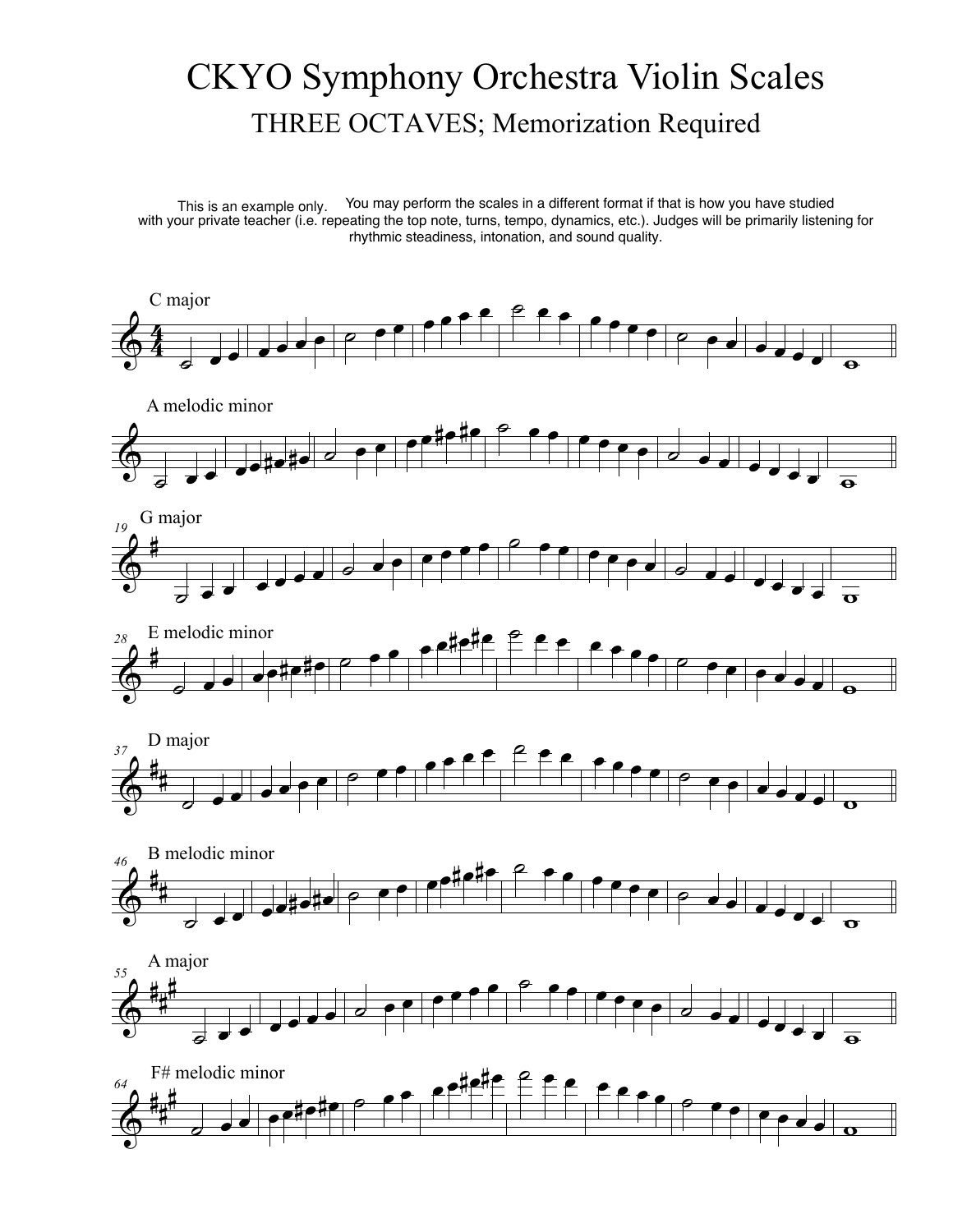

















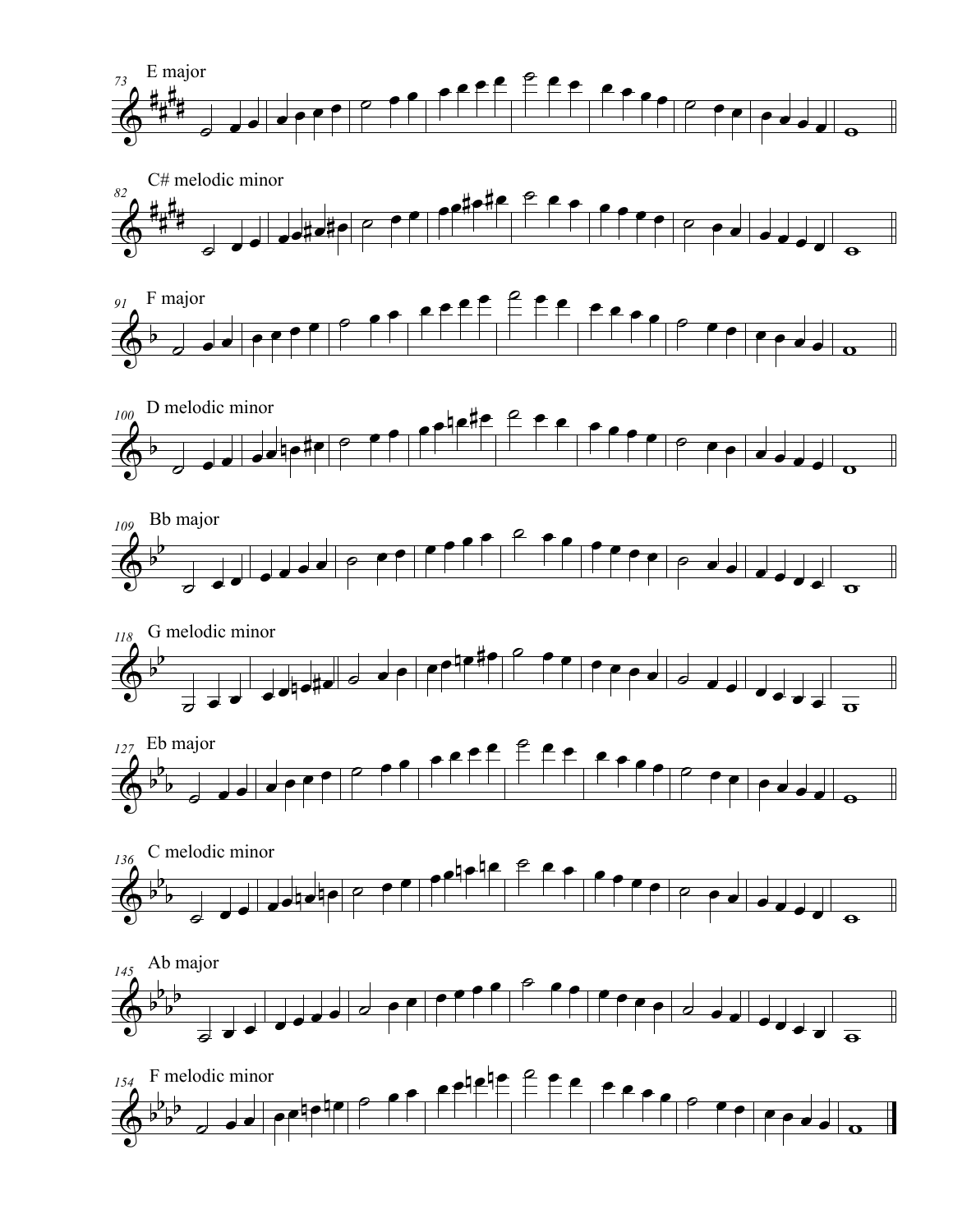## CKYO Symphony Orchestra Viola Scales THREE OCTAVES; Memorization Required

This is an example format. You may perform the scales in a different format if that is how you have studied with your private teacher (i.e. repeating the top note, turns, tempo, dynamics, etc.). Judges will be primarily listening for rhythmic steadiness, intonation, and sound quality.

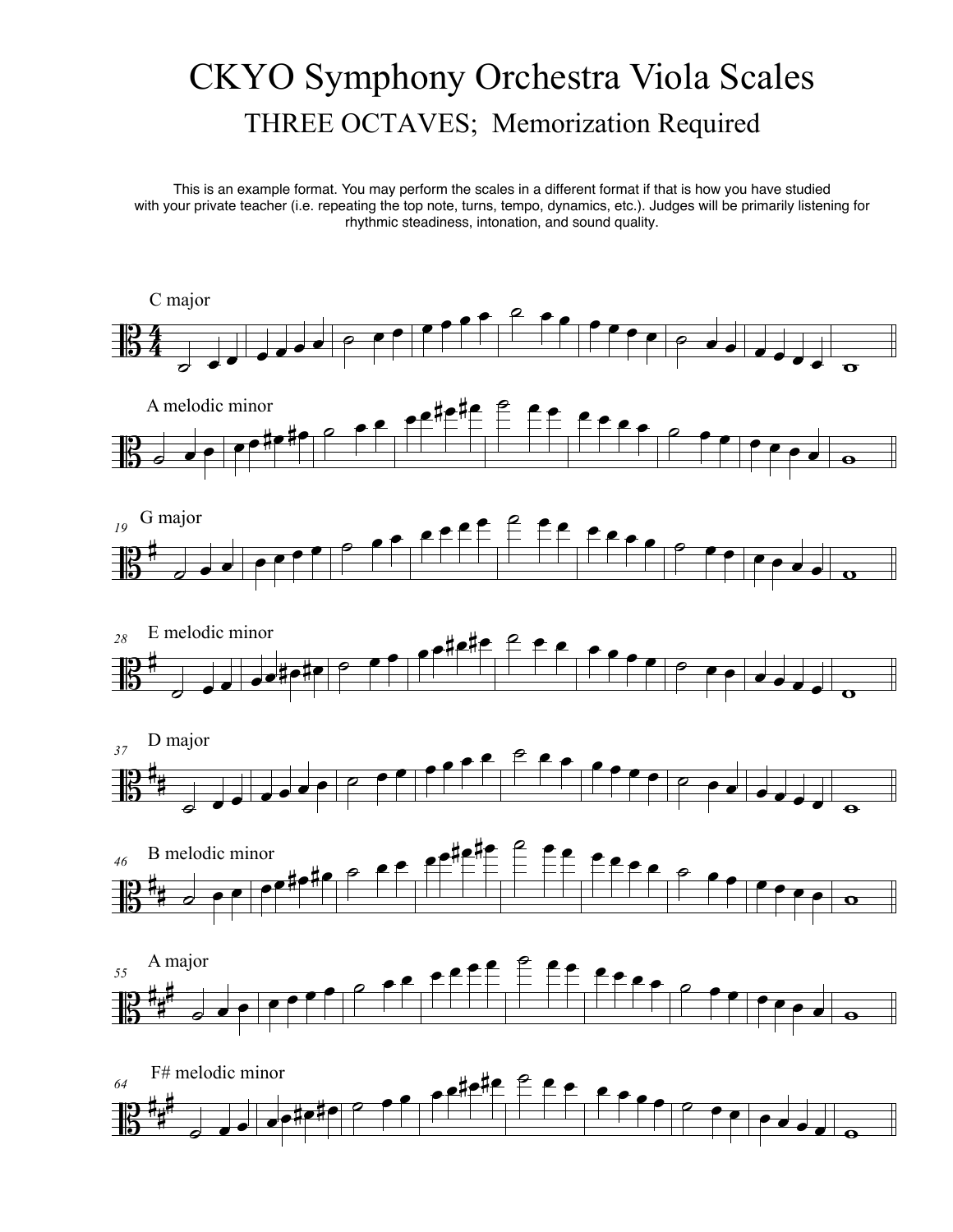

















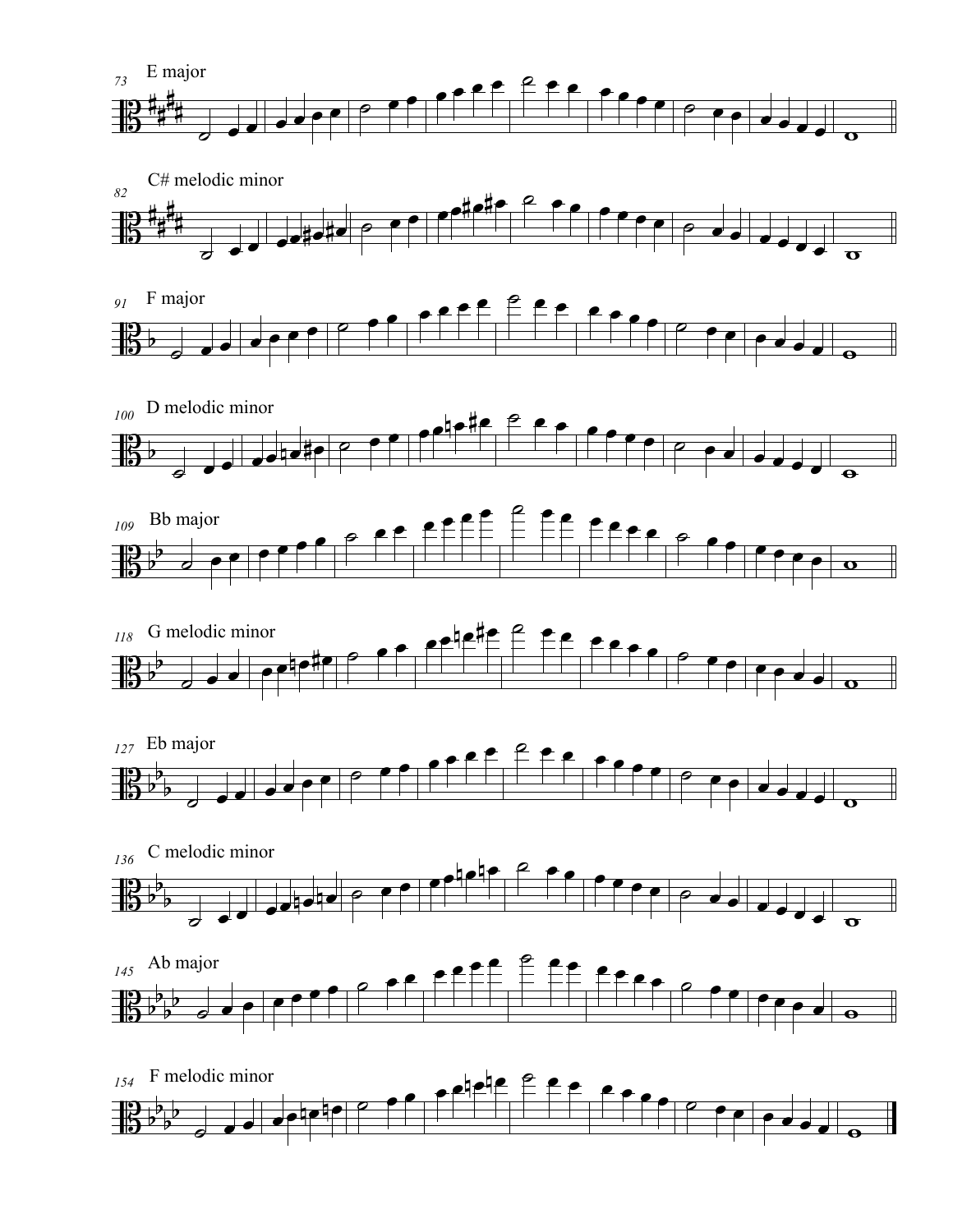## CKYO Symphony Orchestra Cello Scales Three Octaves; Memorization Required

This is an example format. You may perform the scales in a different format if that is how you have studied with your private teacher (i.e. repeating the top note, turns, tempo, dynamics, etc.). Judges will be primarily listening for rhythmic steadiness, intonation, and sound quality.

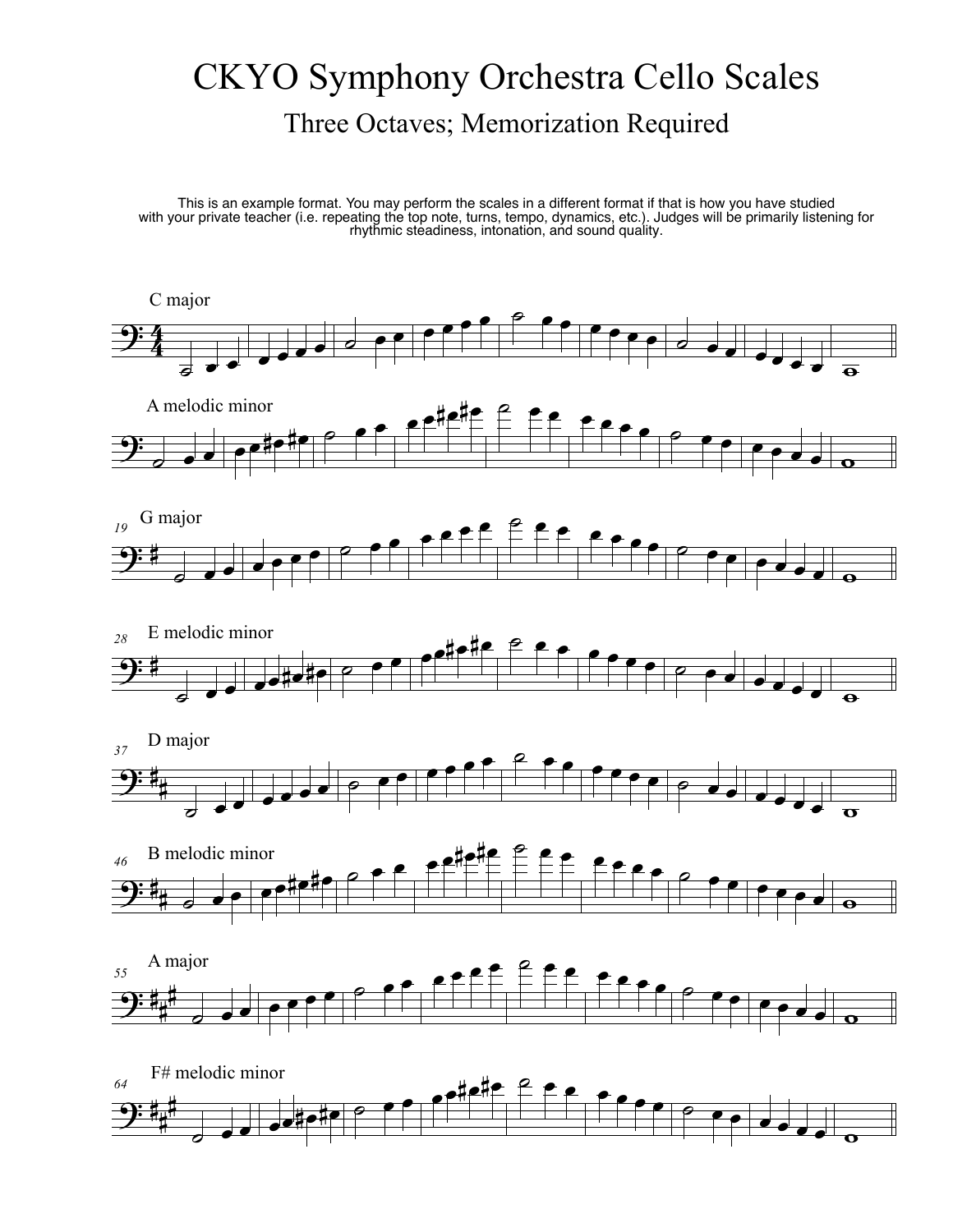

















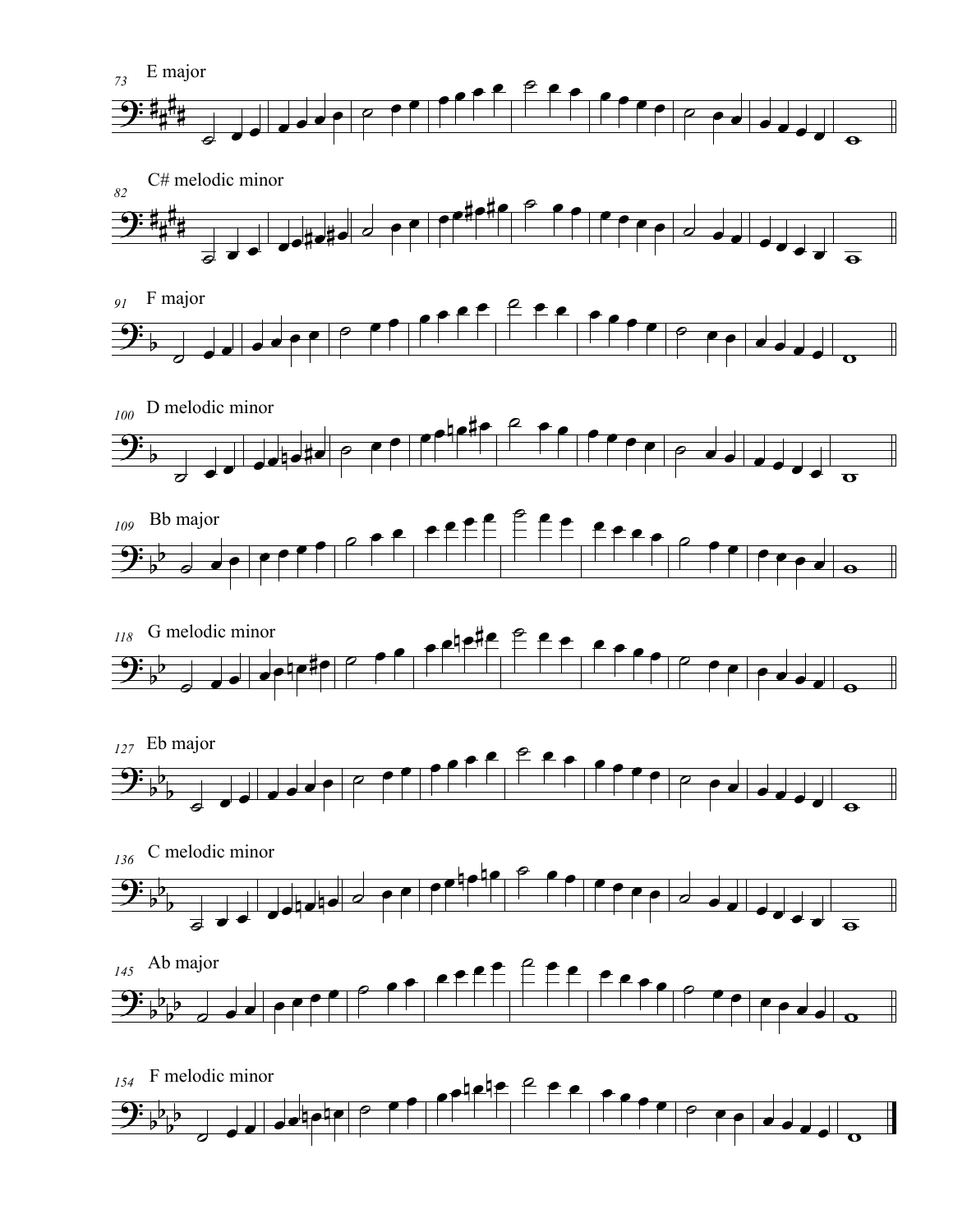## CKYO Symphony Orchestra Bass Scales At least two octaves; Memorization Required

This is an example format. You may perform the scales in a different format if that is how you have studied with your private teacher (i.e. repeating the top note, turns, tempo, dynamics, etc.). Judges will be primarily listening for rhythmic steadiness, intonation, and sound quality.